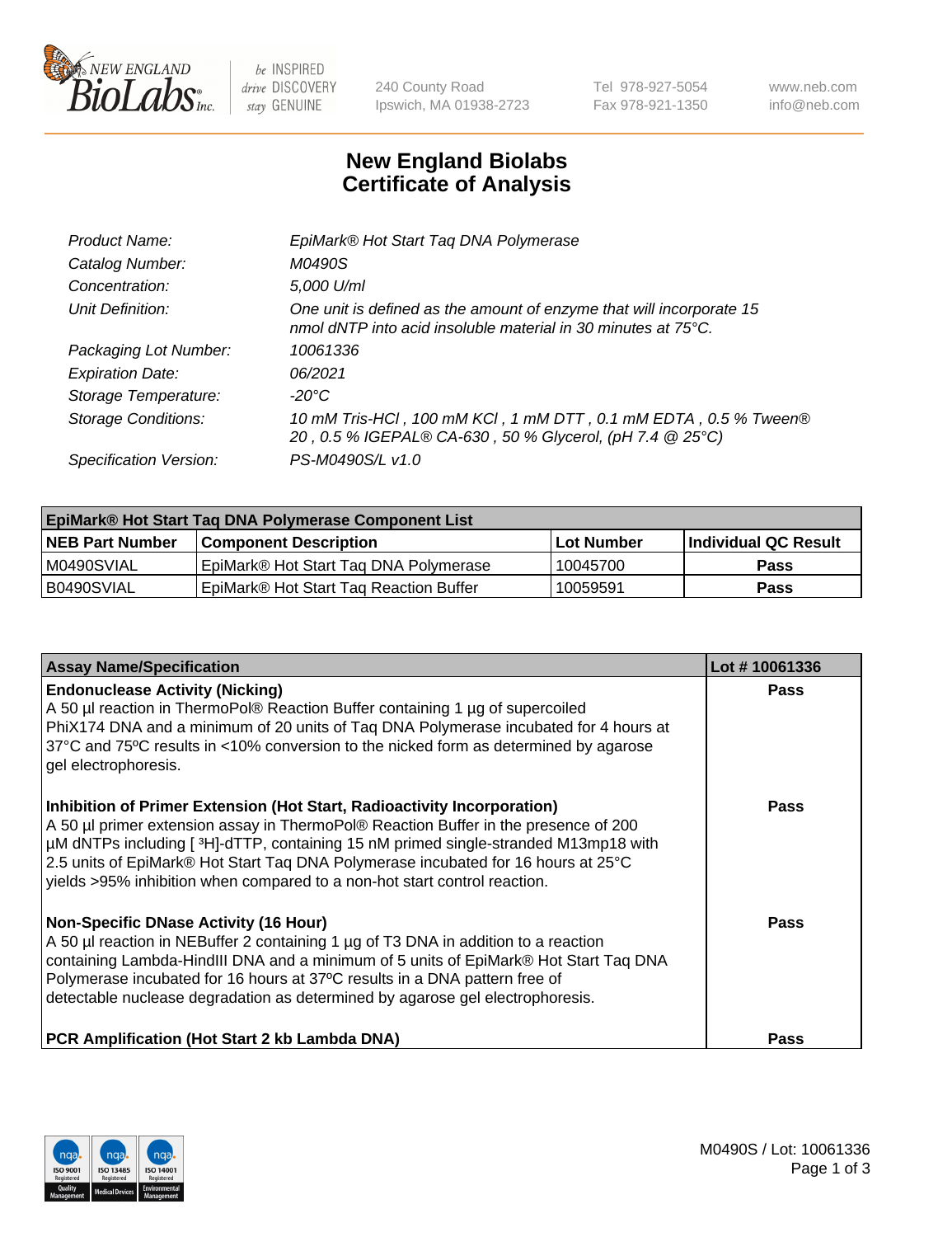

 $be$  INSPIRED drive DISCOVERY stay GENUINE

240 County Road Ipswich, MA 01938-2723 Tel 978-927-5054 Fax 978-921-1350 www.neb.com info@neb.com

| <b>Assay Name/Specification</b>                                                                                                                                                                                                                                                                                                                                                                                                              | Lot #10061336 |
|----------------------------------------------------------------------------------------------------------------------------------------------------------------------------------------------------------------------------------------------------------------------------------------------------------------------------------------------------------------------------------------------------------------------------------------------|---------------|
| A 50 µl reaction in EpiMark® Hot Start Taq Reaction Buffer in the presence of 200 µM<br>dNTPs and 0.2 µM primers containing 20 pg Lambda DNA and 100 ng Human Genomic DNA<br>with 1.25 units of EpiMark® Hot Start Taq DNA Polymerase for 30 cycles of PCR<br>amplification results in an increase in yield of the 2 kb Lambda product and a<br>decrease in non-specific genomic bands when compared to a non-hot start control<br>reaction. |               |
| <b>Phosphatase Activity (pNPP)</b><br>A 200 µl reaction in 1M Diethanolamine, pH 9.8, 0.5 mM MgCl2 containing 2.5 mM<br>p-Nitrophenyl Phosphate (pNPP) and a minimum of 100 units Taq DNA Polymerase<br>incubated for 4 hours at 37°C yields <0.0001 unit of alkaline phosphatase activity<br>as determined by spectrophotometric analysis.                                                                                                  | <b>Pass</b>   |
| <b>Protein Purity Assay (SDS-PAGE)</b><br>Taq DNA Polymerase is ≥ 99% pure as determined by SDS-PAGE analysis using Coomassie<br>Blue detection.                                                                                                                                                                                                                                                                                             | <b>Pass</b>   |
| qPCR DNA Contamination (E. coli Genomic)<br>A minimum of 5 units of EpiMark® Hot Start Taq DNA Polymerase is screened for the<br>presence of E. coli genomic DNA using SYBR® Green qPCR with primers specific for the<br>E. coli 16S rRNA locus. Results are quantified using a standard curve generated from<br>purified E. coli genomic DNA. The measured level of E. coli genomic DNA<br>contamination is $\leq 1$ E. coli genome.        | <b>Pass</b>   |
| <b>RNase Activity (Extended Digestion)</b><br>A 10 µl reaction in NEBuffer 4 containing 40 ng of a 300 base single-stranded RNA<br>and a minimum of 1 µl of EpiMark® Hot Start Taq DNA Polymerase is incubated at 37°C.<br>After incubation for 16 hours, >90% of the substrate RNA remains intact as<br>determined by gel electrophoresis using fluorescent detection.                                                                      | <b>Pass</b>   |
| Single Stranded DNase Activity (Hot Start, FAM-Labeled Oligo)<br>A 50 µl reaction in ThermoPol® Reaction Buffer containing a 10 nM solution of a<br>fluorescent internal labeled oligonucleotide and a minimum of 25 units of Taq DNA<br>Polymerase incubated for 30 minutes at 37°C and 75°C yields <10% degradation as<br>determined by capillary electrophoresis.                                                                         | <b>Pass</b>   |

This product has been tested and shown to be in compliance with all specifications.